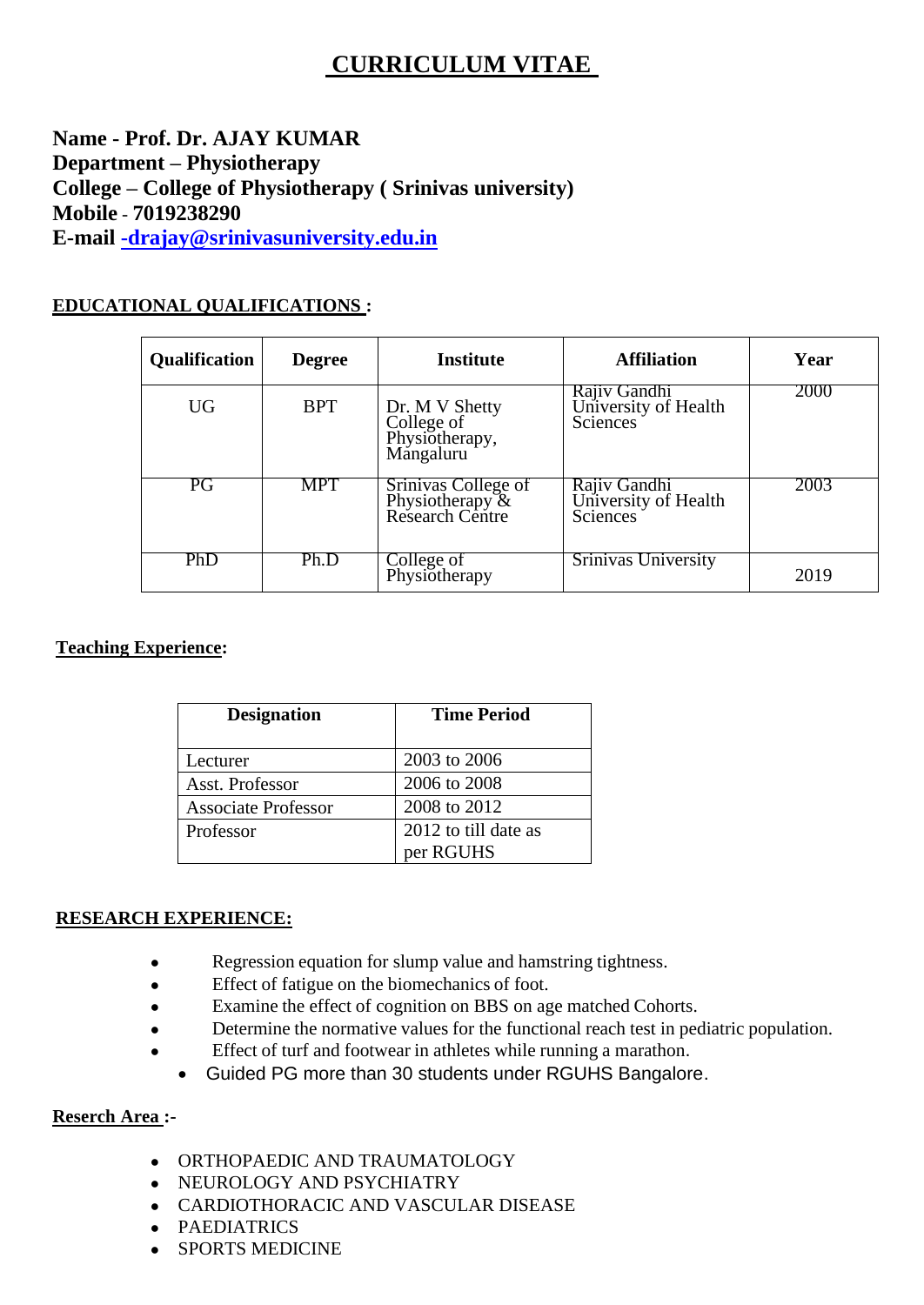- REHABLITATION AND COMMUNITY PHYSIOTHERAPY
- **GERIATRIC**

## **Administrative Experince -**

- **●** Registrar (Dev) , Srinivas University, Mukka, Mangaluru
- PROFESSOR SRINIVAS INSTITUTE OF PHYSIOTHERAPY, under Srinivas University, Mangaluru, Karnataka, India.
- Guide for PG Students
- Academic council member for RGUHS
- Various LIC Committee inspection member RGUHS.
- UG & PG Examination under RGUHS.

## **Publication –**

- 1. Ajay Kumar, Divyesh Arvindbhai Vaja, Deepak Kumar Pradhan; Association between Non Dominant Hip and Dominant Shoulder, Internal Rotation Range of Motion and Shoulder Injury in Cricket, Fast Bowlers: A Cross-Sectional Study (2019), Journal of Advances in Sports and Physical Education, 2(7):126-130;ISSN 2616-8642 (Print) |ISSN 2617-3905 (Online), DOI: 10.36348/JASPE.2019.v02i07.001.
- 2. 2.Journal of Advances in Sports and Physical Education,Title: J Adv Sport Phys Edu, ISSN 2616-8642 (Print) |ISSN 2617-3905 (Online), A Study of Reliability and Validity of Rula against Reba Among The Employees Operating Computers In The Bank, Ajay Kumar,Dr. Surendra Kamath,DOI: 10.36348/JASPE.2019.v02i07.002 | Received: 28.08.2019 | Accepted: 04.09.2019 | Published: 29.09.2019,Page ; 2(7):131-138
- 3. Journal of Advances in Sports and Physical Education,Title: J Adv Sport Phys Edu, ISSN 2616-8642 (Print) |ISSN 2617-3905 (Online), Prevalence of TMJ Disorders in Competitive Swimmers: A Cross Sectional Study,
	- a. Ajay Kumar, Arya Dharan,, Deepak Kumar Pradhan,DOI: 10.36348/JASPE.2019.v02i07.003 | Received: 28.08.2019 | Accepted: 04.09.2019 | Published: 29.09.2019,Page ; 2(7):139-141.
- 4. Rapid upper limb assessment (RULA): validity and reliability evidences in identifying workplace ergonomics among bank employee's using computers,Ajay Kumar, Surendra Kamath, 9(2):194-203. doi: 10.17267/2238- 2704rpf.v9i2.2320, Journals bahiana, Doi: 10.17267/2238-2704rpf.v9i2.2320 | ISSN: 2238-2704.
- 5. Rapid upper limb assessment (RULA) in ergonomic assessment: A comprehensive review, Ajay Kumar, Surendra Kamath,2019;9(3), Journals bahiana, Doi: 10.17267/2238-2704rpf.v9i3.2465 | ISSN: 2238-2704.
- 6. Journal of clinical orthopaedics and trauma Reliability and validity of Kannada version of Victorian Institute of Sports Assessment for patellar tendinopathy (VISA-P-K) questionnaire, Gayatri Upasana Acharya, Ajay Kumar, Sannasi Rajasekar, DOI[:https://doi.org/10.1016/j.jcot.2018.08.017,](https://doi.org/10.1016/j.jcot.2018.08.017) [Volume 10, SUPPLEMENT 1,](https://www.journal-cot.com/issue/S0976-5662(19)X0007-7) S189-S192.
- 7. Journal of Bodywork & Movement Therapies,Volume 22, Issue 3, Pages 727–732, [Sannasi Rajasekar,Ajay Kumar,](javascript:void(0);) [Jignesh Patel, Asir John Samuel,](javascript:void(0);) DOI: [https://doi.org/10.1016/j.jbmt.2017.09.003,](https://doi.org/10.1016/j.jbmt.2017.09.003) Does Kinesio taping correct exaggerated dynamic knee valgus? A randomized double blinded sham-controlled trial, Sannasi Rajasekar a, Ajay Kumar, Jignesh Patel, Muthukrishnan Ramprasad, Asir John Samuel c.